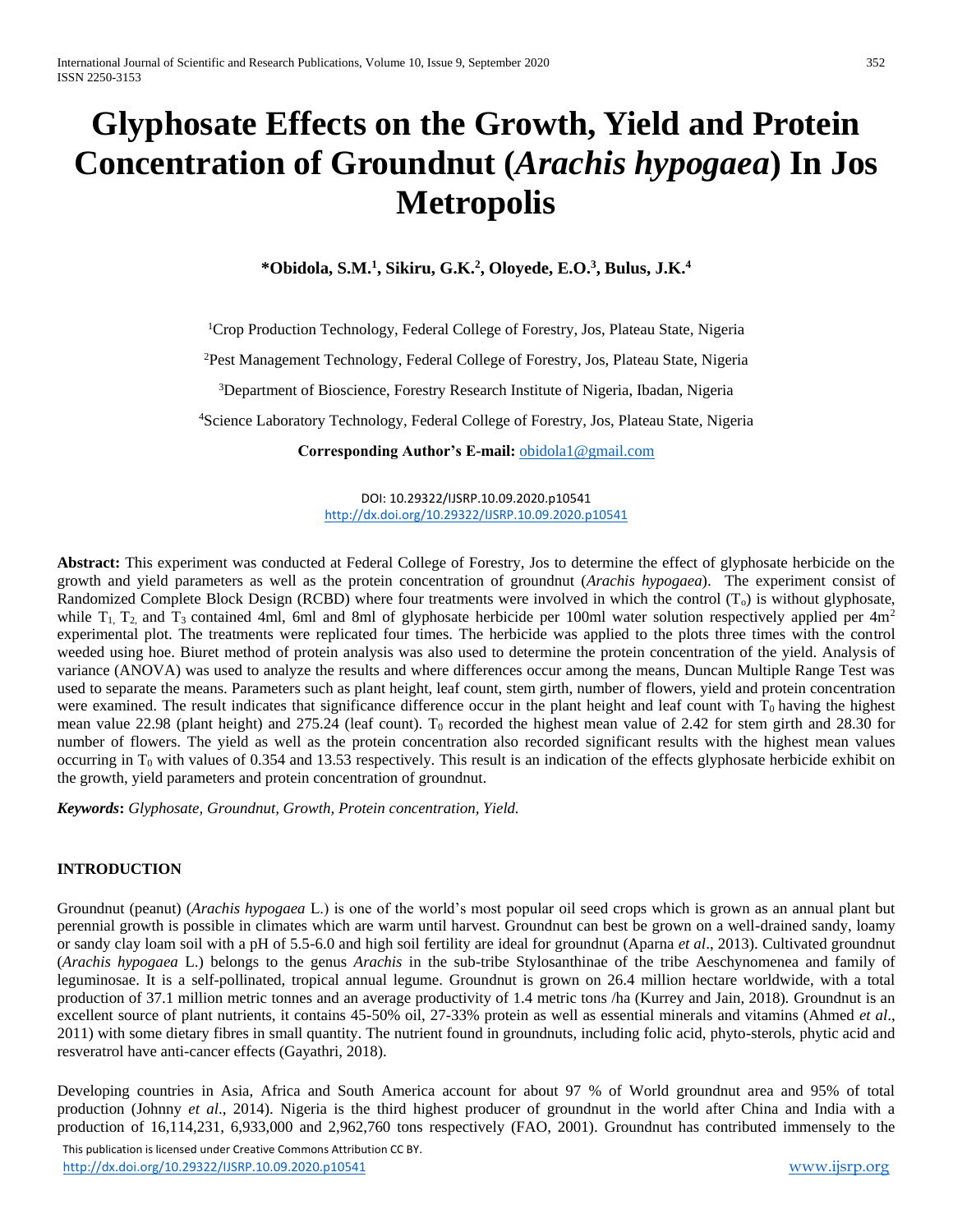development of the Nigerian economy. From 1956 to 1967, groundnut products including cake and oil accounted for about 70% of total Nigeria export earnings, making it the country's most valuable single export crop ahead of other cash crops like cotton, oil palm, cocoa and rubber (Harkness *et al*., 1976).

In groundnut production, weeding is important between 4 to 8 weeks after sowing (Santelmann and Hill, 1969) in order to have a good crop yield. Nutrient losses due to crop-weed completion has been described to be about 38.8, 9.2 and 23.3 for each of Nitrogen, Phosphorus and potassium in kgha<sup>-1</sup> respectively (Naidu *et al.* 1982). As necessary as weeding is, it is regarded as one of the most tedious farm works. The establishment of chemical herbicides has brought a great relief to farmers. Herbicides can do works that over 100 farmers will do and their effects are more lasting than the use of mechanical methods of weeding. However, their residual effects can cause great damage to living organisms.

Glyphosate with the chemical name [*N*-(phosphonomethyl) glycine)] is the most broadly used herbicide worldwide since the introduction of glyphosate-resistant (GR) plants (Coupe *et al*., 2012). The high solubility of glyphosate has brought about some concerns on its possible environmental effects despite the report on its safety on animals and humans (Cerdeira and Duke, 2006). Despite the importance of this herbicide, it has been reported to interfere with the uptake of essential minerals in agricultural crops. One of the mechanism of reaction of glyphosate is to block an enzyme called 5-enolpyruvylshikimate-3-phosphate synthase (EPSPS) that plants need to make amino acids and protein (Hoagland and Duke, 2002). Shikimic acid is an important intermediate that is essential in the biosynthesis of aromatic amino acids (phenylalanine, tyrosine, tryptophan) as well as in the synthesis of some secondary metabolites like alkaloids, flavonoid, lignin and aromatic antibiotics. Glyphosate in its action, binds tightly to EPSPS and therefore prevents the binding of the enzyme to its substrate (Jasim *et al*., 2016). This therefore inhibits the production of some essential nutrients and the secondary metabolites produced from shikimate biosynthesis. In view of this, this study is aimed at investigating the effect of glyphosate herbicide on the growth, yield as well as the protein concentration of groundnut (*Arachis hypogaea*).

## **MATERIALS AND METHODS**

## **Study Area**

The experiment was conducted at Federal College of Forestry, Jos. The College lies between Southern humid regions of Guinea Savannah ecologically zone of Nigeria with temperature range between 10<sup>°</sup> and 32<sup>°</sup> depending on the season of the year. It is of latitude 9.56ºN and 8.53ºE in the middle belt of Nigeria. It has a cool climatic condition with a sandy loamy soil (Pam, 2009). **Method**

The experimental site was cleared and debris were removed. The plots were properly randomized, using Randomized Complete Block Design and were then measured. The beds were constructed with proper mixing of the soil before demarcating each plot.

## **Herbicide Application**

Glyphosate herbicide was applied before the crop was planted after seed bed preparation. The treatments consist of four different application rates of the herbicide. The control treatment was weeded manually without the use of the herbicide. The second treatment consists of 4ml of glyphosate in 996ml of water to make up 1000ml solution. The third treatment consist of 6ml of glyphosate in 994ml of water and the last treatment consist of 8ml of glyphosate in 992ml of water.

## **Planting operation**

The groundnut was planted by drilling method on a flat seed bed with sandy loamy soils. Groundnut was planted by sowing at a distance of 15cm between plants and 30cm between rows with the use of small hoe, 3 seeds per hole was planted but later reduced to two per stand.

## **Protein Analysis**

The protein analysis was carried out using Biuret method. Prior to the laboratory analysis, the groundnut sample was pulverized using an electric blender and 1g of the sample was weighed using a weighing balance (HX 302T). The sample was suspended in 10ml of 70% ethanol and the oil washed off with 1ml petroleum ether to prevent interference. 4ml biuret reagent was added to 1ml of the 10 fold diluted sample. The mixture was rapidly cooled and the optical density was read using a spectrophotometer at a wavelength of 280nm wavelength.

## **Results and Discussion**

## **Plant Height**

The result obtained shows that the plant height differed across the different groups and it is based on the level of glyphosate herbicide applied. It was indicated in the result (Table 1) that there is significance difference in the plant height for the different treatments used. The highest mean value was observed in the control with the second highest occurring in  $T_1$  (22.15). The effect of the herbicide however showed the most in the group with the highest glyphosate with mean value (21.78). Simic *et al*. (2011) explained that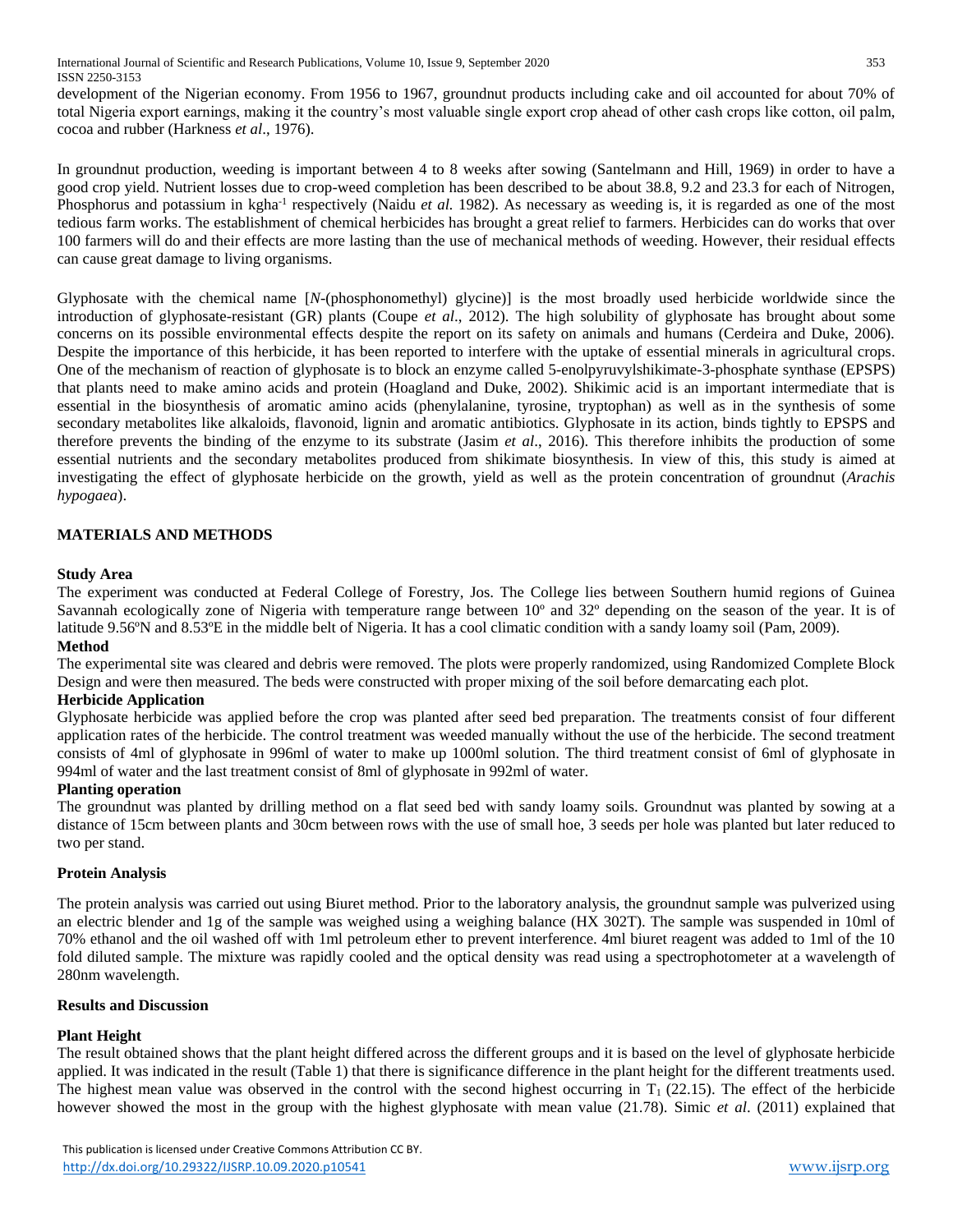application of flurochloridone combined with s-metolachor produced an effect in the height of sunflower when different varieties were grown.

| Table 1: Effect of Glyphosate herbicide on the growth parameters of groundnut (Arachis hypogaea) |                          |                     |                   |  |
|--------------------------------------------------------------------------------------------------|--------------------------|---------------------|-------------------|--|
| <b>Treatments</b>                                                                                | <b>Plant Height (cm)</b> | <b>Leaf Count</b>   | <b>Stem Girth</b> |  |
| $\mathbf{T_0}$                                                                                   | 22.98 <sup>a</sup>       | 275.24a             | 2.42 <sup>a</sup> |  |
| $\mathbf{T}_1$                                                                                   | $22.15^{b}$              | $273.76^{\rm a}$    | 2.24 <sup>b</sup> |  |
| $\mathbf{T}_2$                                                                                   | 21.99 <sub>b</sub>       | 254.48 <sup>b</sup> | 2.24 <sup>b</sup> |  |
| $\mathbf{T}_3$                                                                                   | $21.78^{b}$              | 255.69 <sup>b</sup> | $2.25^{b}$        |  |
| S.E.M                                                                                            | 0.18                     | 3.54                | 0.02              |  |
| L.S                                                                                              | *                        | *                   | *                 |  |

Means in the same column having the same superscript are not significantly different at 5% level of probability

#### **Leaf Count**

The leaf count of the *Arachis hypogaea* clearly shows that the different concentrations of the glyphosate herbicide have negative effects on the number of leaves (Table 1). The result shows that significant difference occurs among the different treatments. The highest mean value occur in T<sub>0</sub> (275.24) with the second highest occurring in T<sub>1</sub> (273.76). The reduction in the number of leaves in T<sub>2</sub> and  $T_3$  could be as a result of glyphosate's effect on the rate of photosynthetic activities. Glyphosate has been reported to inhibit chlorophyll biosynthesis (Fedtke and Duke, 2005) and it can as well stimulate the degradation of chlorophyll in the photosynthetic units of plant. The inhibition of the major photosynthetic components in plant, which is chlorophyll brings about conservation of the inherent nutrients in plants hence, reduction in the number of leaves by  $T_2$  and  $T_3$ .

#### **Stem Girth**

The Stem girth of the different treatments shows differences in the values obtained (Table 1). These differences were found to be significant between the control and the experimental units. The highest mean value occurred in the control  $(2.42)$ .  $T_1$ ,  $T_2$  and  $T_3$  have mean values 2.24, 2.24 and 2.25 respectively. The three treatments are however not significant from one another. They are however statistically similar to one another even despite the differences in the values between  $T_1$ ,  $T_2$  and  $T_3$ . The observed differences in the collar girth between the experimental treatments and the control could be due to mechanism of action of glyphosate in disrupting plant growth. Glyphosate penetrates the plant tissues, after translocation through the vascular tissues (Satchivi *et al*., 2000) and hence alter the lateral meristem growth, the cell responsible for stem tissue expansion. This result is similar to that of Obidola *et al*. (2019) in which significant difference was reported in cowpea seeds treated with cypermethrin pesticide before planting.

| <b>Treatments</b> | <b>Number of Flowers</b> | Yield $(kg/m2)$      |
|-------------------|--------------------------|----------------------|
| T <sub>0</sub>    | $28.30^a$                | $0.354$ <sup>a</sup> |
| $T_1$             | 26.46 <sup>b</sup>       | $0.314^{b}$          |
| $\mathbf{T}_2$    | $21.18^{\circ}$          | $0.310^{b}$          |
| $\mathbf{T}_3$    | 19.14 <sup>d</sup>       | $0.255^{\circ}$      |
| S.E.M             | 0.42                     | 2.42                 |
| L.S               | $\ast$                   | ∗                    |

**Table 2:** Effect of glyphosate herbicide on the yield parameters of groundnut (*Arachis hypogaea*).

Means in the same column having the same superscript are not significantly different at 5% level of probability.

#### **Number of Flowers**

The mean values for the number of flowers shows that differences occur among the different application rates of glyphosate herbicide as observed in table 2. The differences are seen to be significantly different from one another as indicated in table 3. The highest mean value is as observed in the table above (28.30) indicative of no glyphosate effect in the control. However, treatments  $T_1$ ,  $T_2$  and  $T_3$ have mean values 26.46, 21.18 and 19.14 respectively which shows that the number of leaves obtained is in accordance with the herbicide application rates. Glyphosate affect flower formation by affecting the major components involved in the flower such as the anther and the petals there by shrinking the flowers inhibiting the formation of new flowers. The result stated here is in line with the published work by Londo *et al*. (2014) which states that glyphosate application to *Brassica rapa* and *Brassica nigra* significantly reduced the duration of flowering.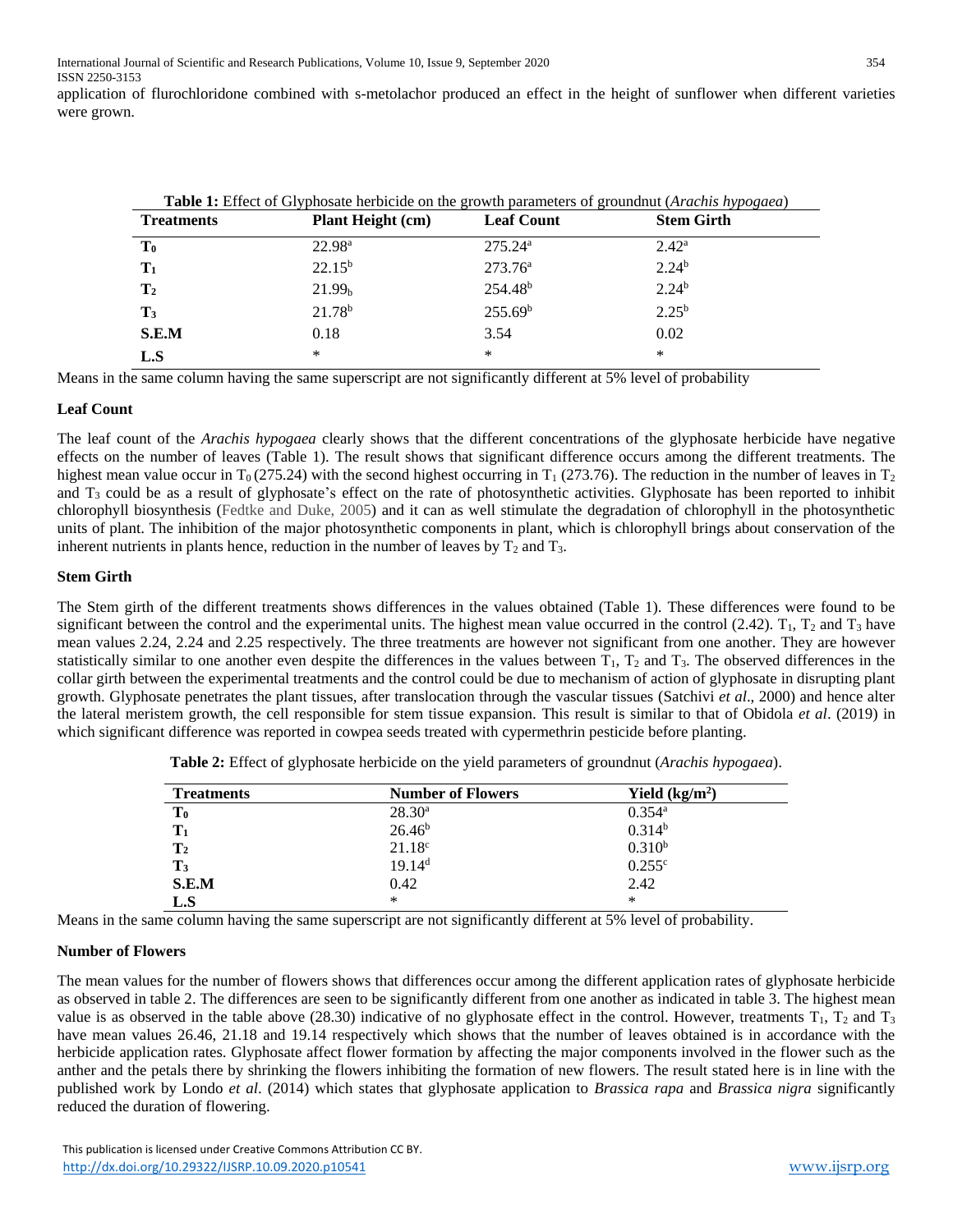The yield obtained for the different treatments are reflective of the glyphosate effect. Significant difference occur in the different treatments (Table 2). T<sub>1</sub> (0.354) is significantly different from the control and from T<sub>2</sub> and T<sub>3</sub> whose mean values are 0.310 and 0.255 respectively. The yield obtained from each treatment are reflective of the various concentrations used. The differences in the yield obtained for each of the treatments could be as a result of the growth and yield parameters as exhibited by the plants as observed in the other results above. This result is a confirmation of the earlier published work by Ghosheh *et al*. (2002) in which there was a significant reduction in the yield (64-84%) of sorghum and corn that were treated with pyrithiobac herbicide. Similarly, O'Sullivan and Thomas, (2001) reported about 22% and 13% reduction in the yield of cabbage and pepper respectively after treatment with sulfonyl urea herbicide CGA 152005.



**Figure 1:** Effect of glyphosate herbicide on the protein concentration of groundnut (*Arachis hypogaea*).

Figure 1 shows the effect of the glyphosate herbicide on the protein concentration of *Arachis hypogaea*. The result shows that protein concentration decreases with increasing application rate of glyphosate herbicide. Significant difference is observed to occur among all the treatments. The highest mean value occur in the control  $(13.53mg/ml)$ , followed by  $T_1$   $(11.45mg/ml)$  as the second highest. The lowest mean value occur in the plot with the highest glyphosate application rate (10.24mg/ml).  $T_1$  and  $T_2$  are seen to be statistically similar and likewise,  $T_2$  and  $T_3$  are also observed to be statistically similar to each other. This implies that the glyphosate herbicide inhibited the normal protein synthesis and this is in line with the work of Hoagland and Duke (2002) which states that glyphosate's main effect is to block an enzyme that plants need to make amino acids and protein.

#### **Conclusion**

The treatment that was weeded manually  $(T_0)$  shows difference from the other treatments. In term of plant height and stem girth, the effect of the applied herbicide was noticed when compared with the control. The result from the leaf count however did not show any difference between the control and treatment  $T_1$ , although, differences were observed between the control and  $T_2$  and  $T_3$ . The yield parameters also shows that differences occur between the control and the other treatments when observing the number of flowers and the yield. Glyphosate effect also show in the result of the protein concentration. Based on these results, glyphosate application at these could have an impact on the growth and yield parameters as well as protein concentration of groundnut. Further research is encouraged to be conducted especially on the effect of glyphosate on the constituent amino acids that are found in groundnut.

#### **References**

Aparna, B.L., Pareek, P.S.R. and Kumawat, A. (2013). Effect of Integrated Nutrient Management and Productivity of Groundnut (*Arachis hypogaea*) in Arid Western Rajostham: *Agriculture of Sustainable Development* 1:pp.11-14.

Kurrey, D.K. and Jain, B.C. (2018). Economics of Groundnut Crop in Raigarh District of Chattisgarh State. *Int. J. Pure App. Biosci.* 6(2): 1170-1174. doi: [http://dx.doi.org/10.18782/23207051.6476.](http://dx.doi.org/10.18782/23207051.6476)

 This publication is licensed under Creative Commons Attribution CC BY. <http://dx.doi.org/10.29322/IJSRP.10.09.2020.p10541> [www.ijsrp.org](http://ijsrp.org/)